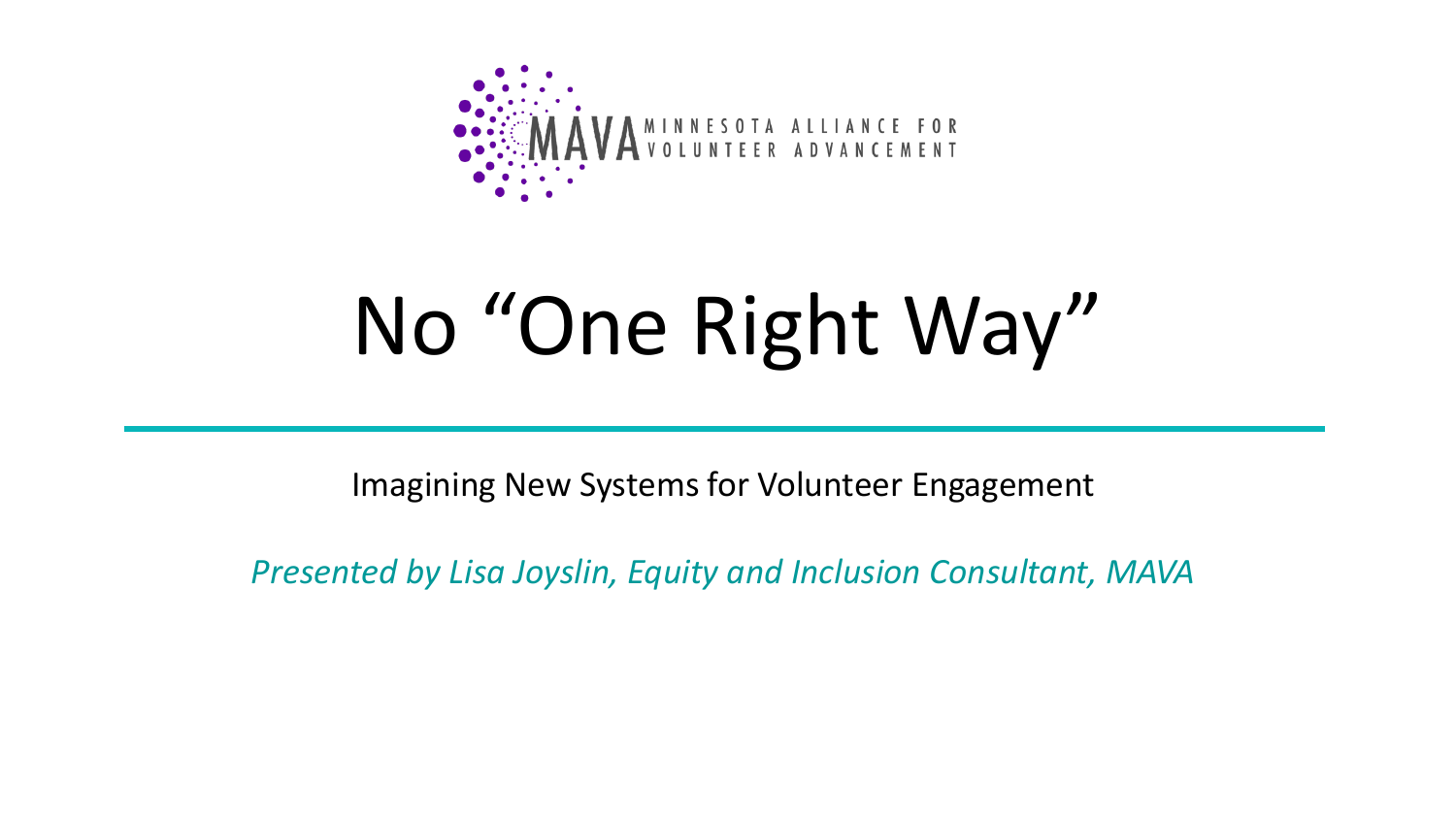

### MAVA's Inclusive Volunteerism Program

- Began in 2017 with focus on city and county volunteer programs
- Expanded to nonprofits in 2018
- Led by Inclusive Volunteerism Task Force
- Now shifting from inclusion to racial equity and systems change in volunteer engagement

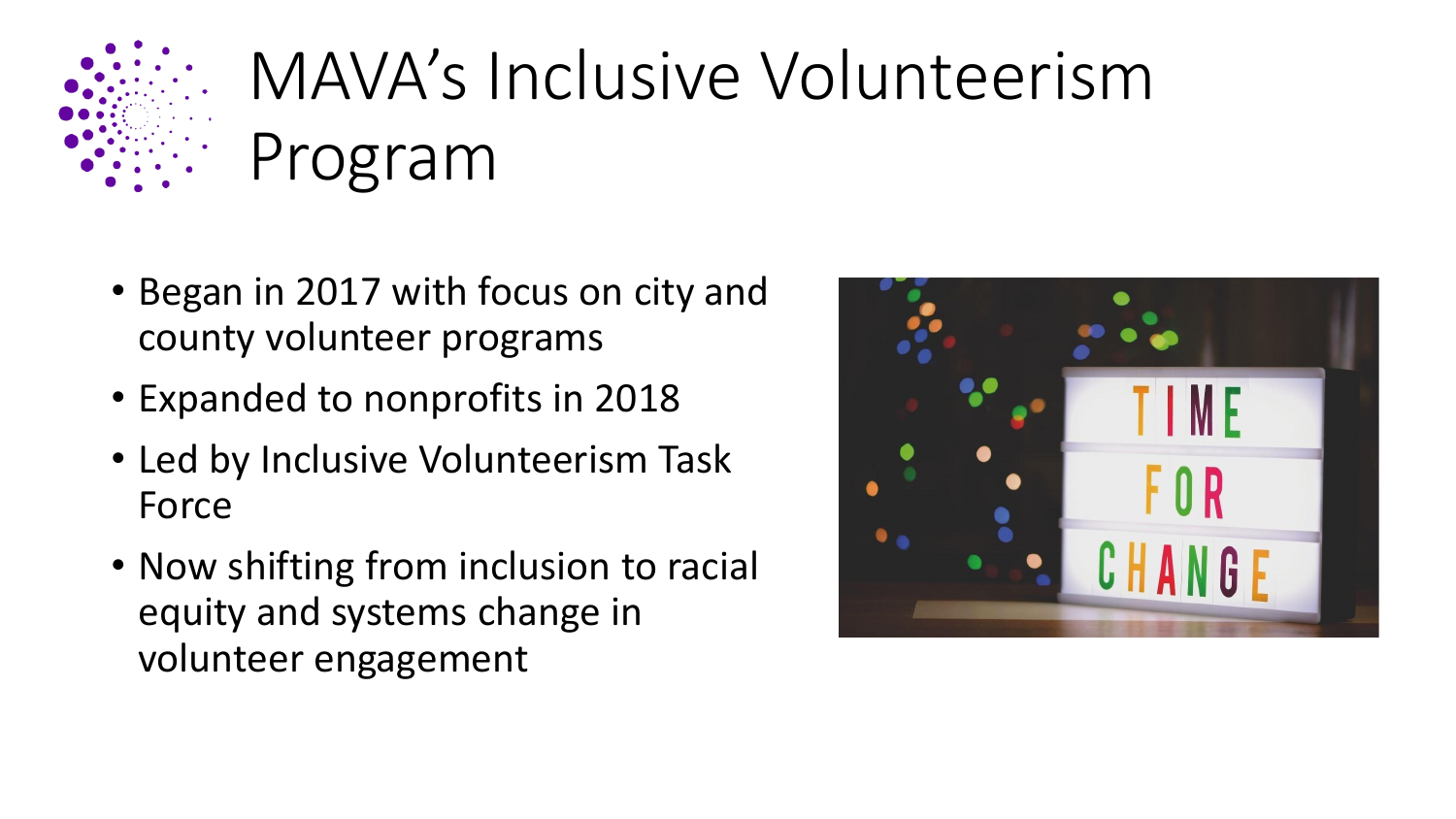

### Norms for Courageous Conversations



Cultures Connecting, LLC; Adapted from Singleton, G.E., Linton, C (2006) Courageous Conversations about Race: A Field Guide for Achieving Equity in Schools. Thousand Oaks: Corwin Press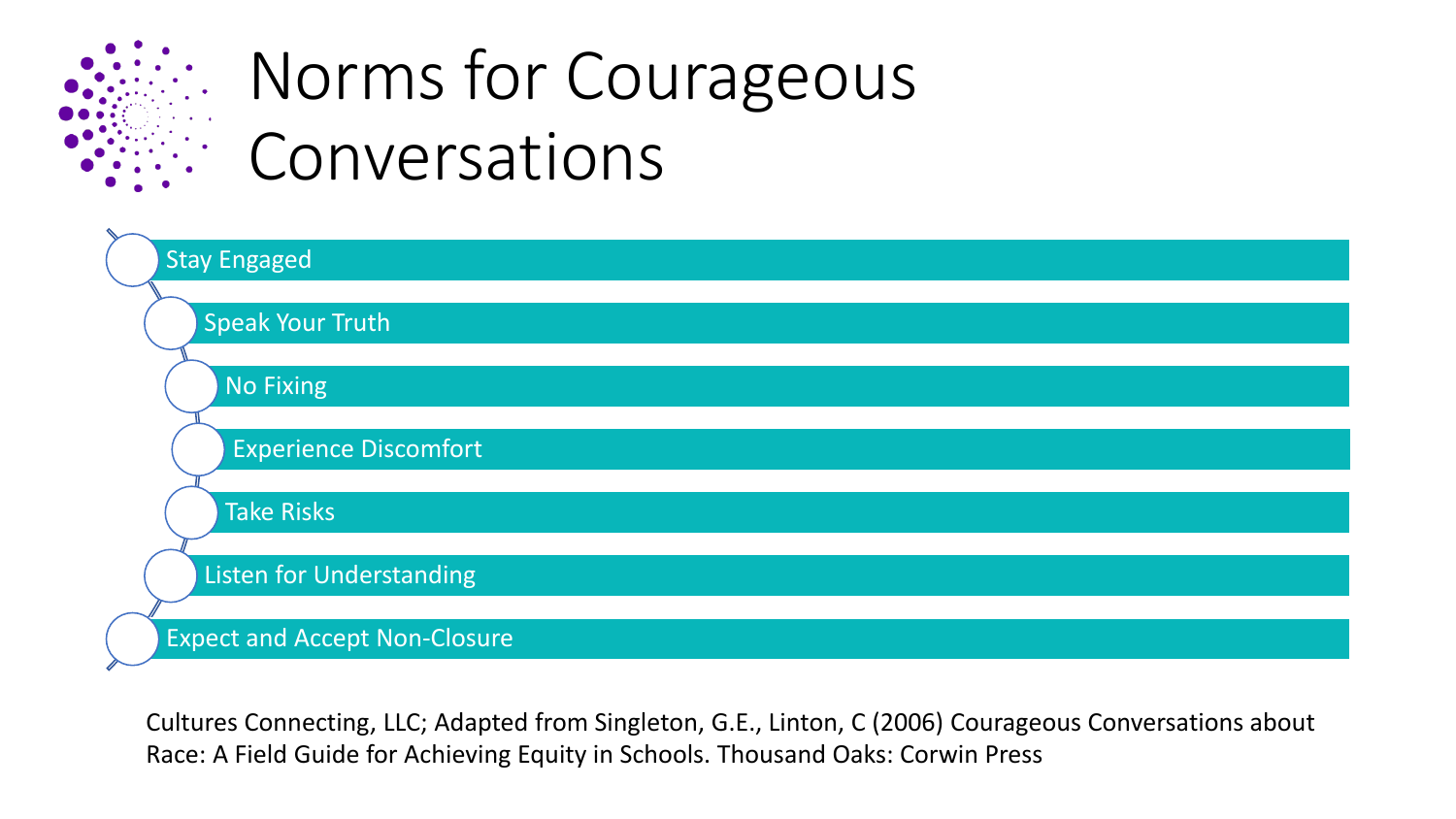

## "One Right Way"

"The belief there is one right way to do things and once people are introduced to the right way, they will see the light and adopt it."



*From "White Supremacy Culture by Tema Okun, www.dismantlingracism.org*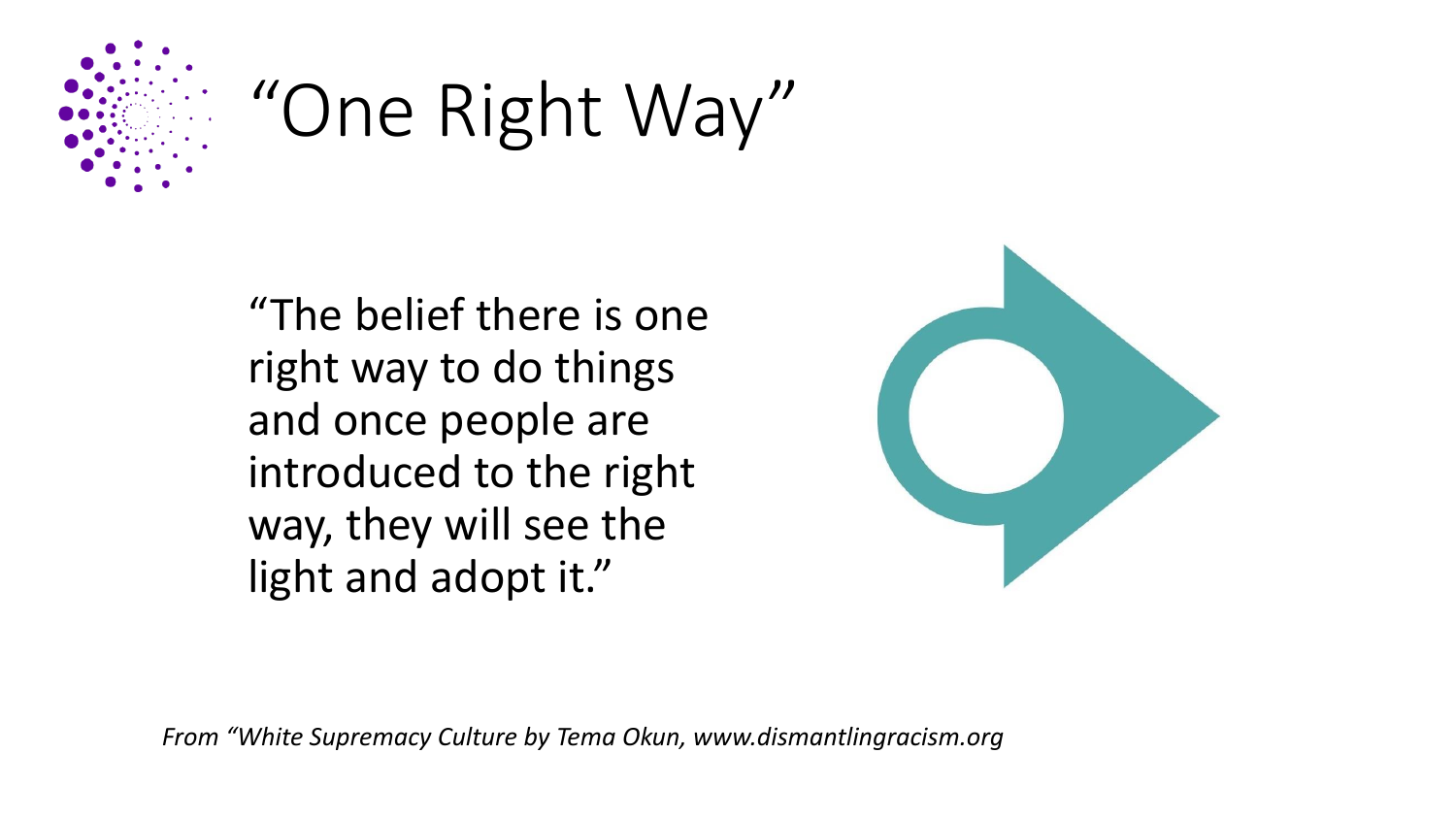

### "Best Practice"

: a procedure that has been shown by research and experience to produce optimal results and that is established or proposed as a standard suitable for widespread adoption (Merriam-Webster)

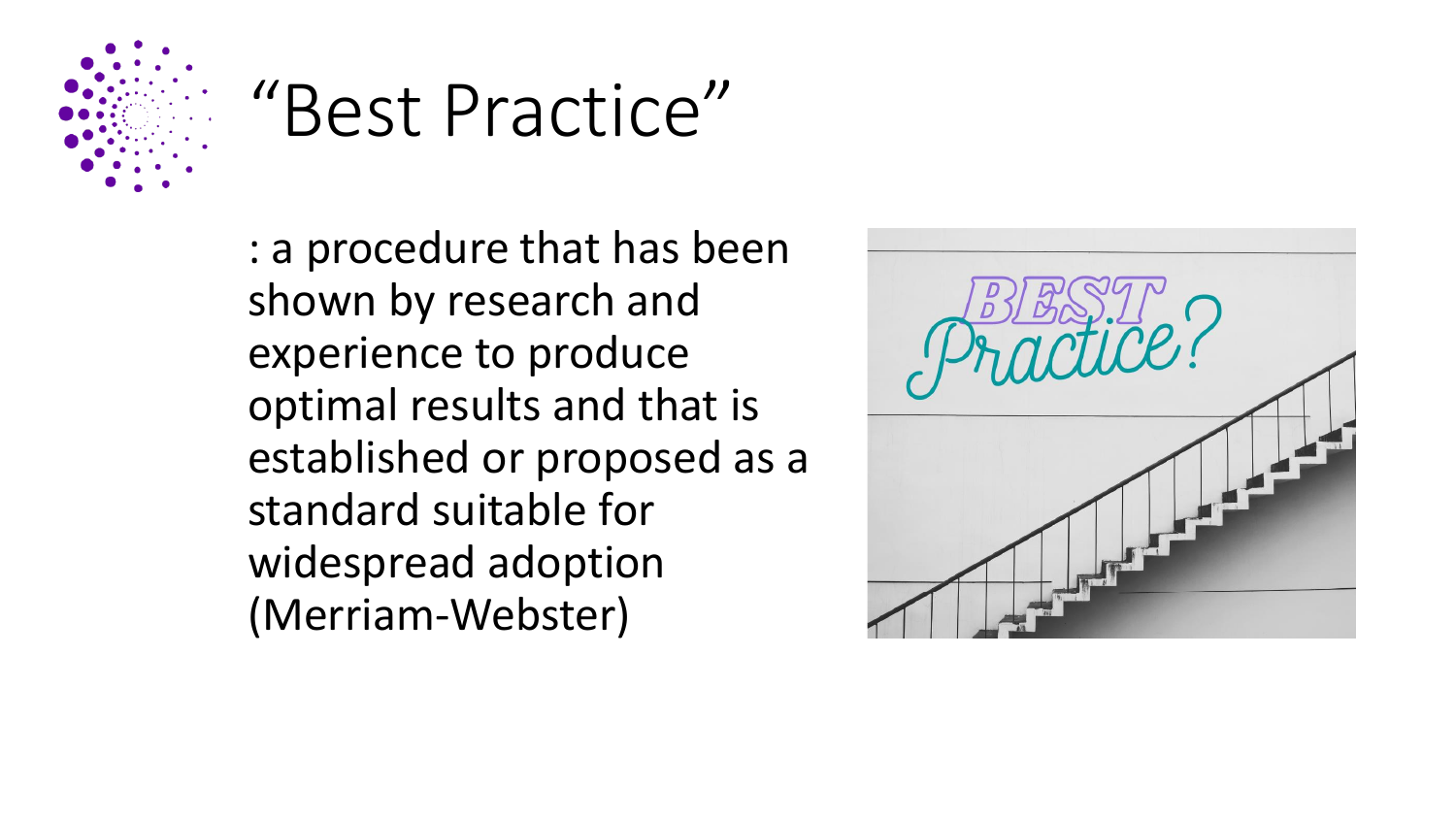

### The Problem

**"Best practices for whom?"**

- "One right way" and "best practices" were established by and for people with privilege
- "Best practices" often do not work well for the very communities being supported by our programs

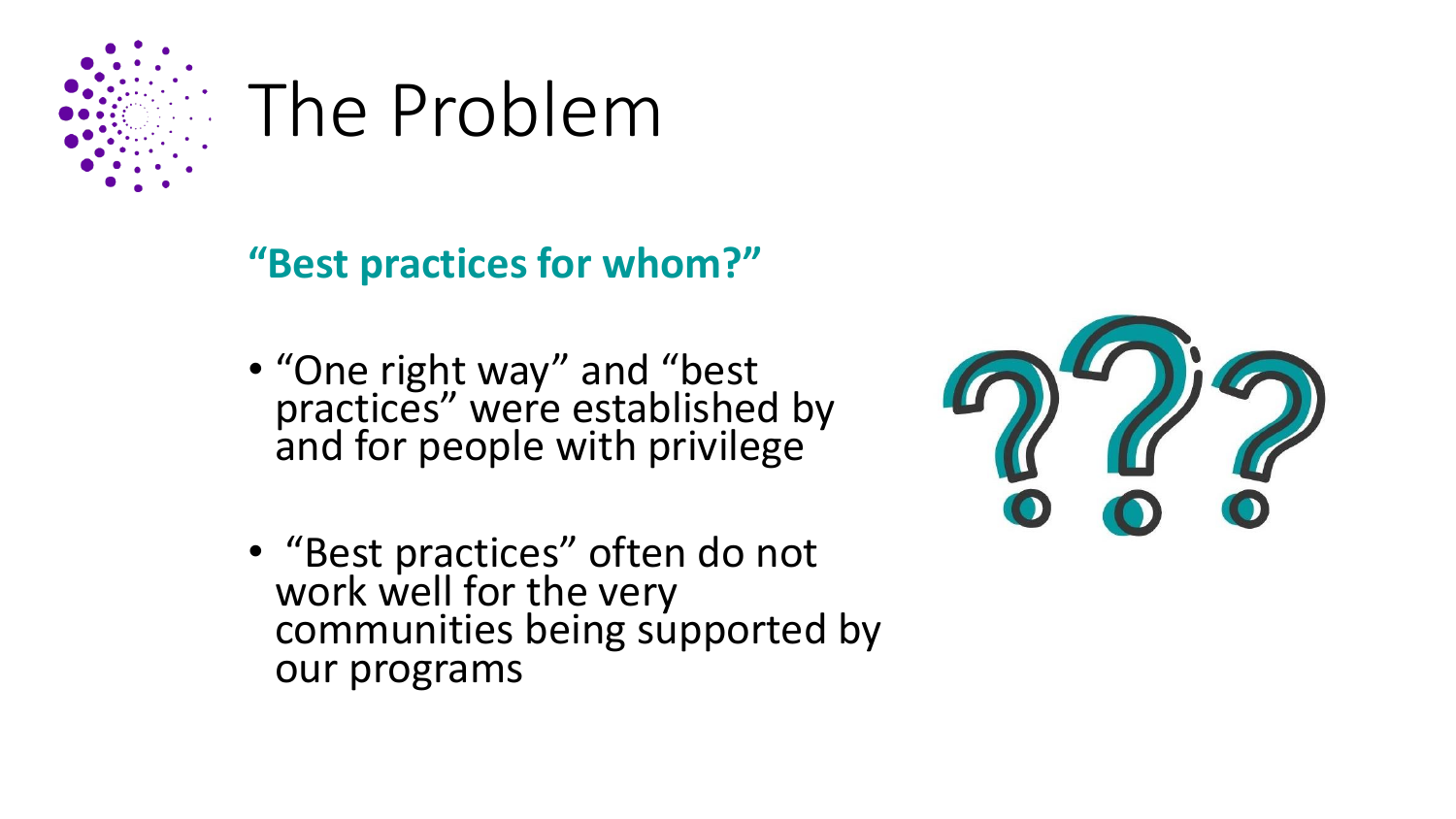

### How this shows up in volunteer engagement

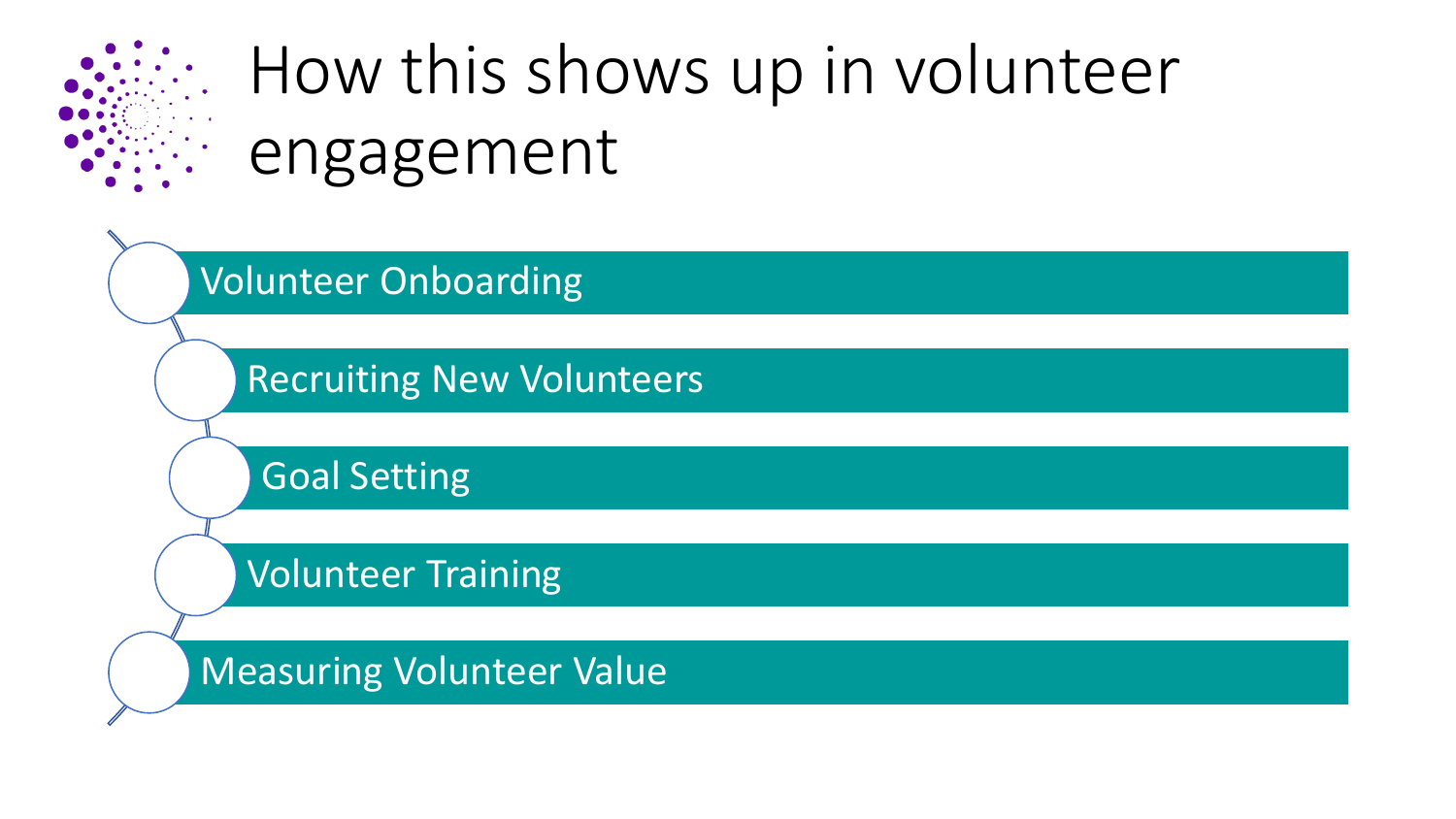

## Small Group Discussion

**How have you seen "one right way" or "best practices" show up as a barrier to racial equity in volunteer engagement?**

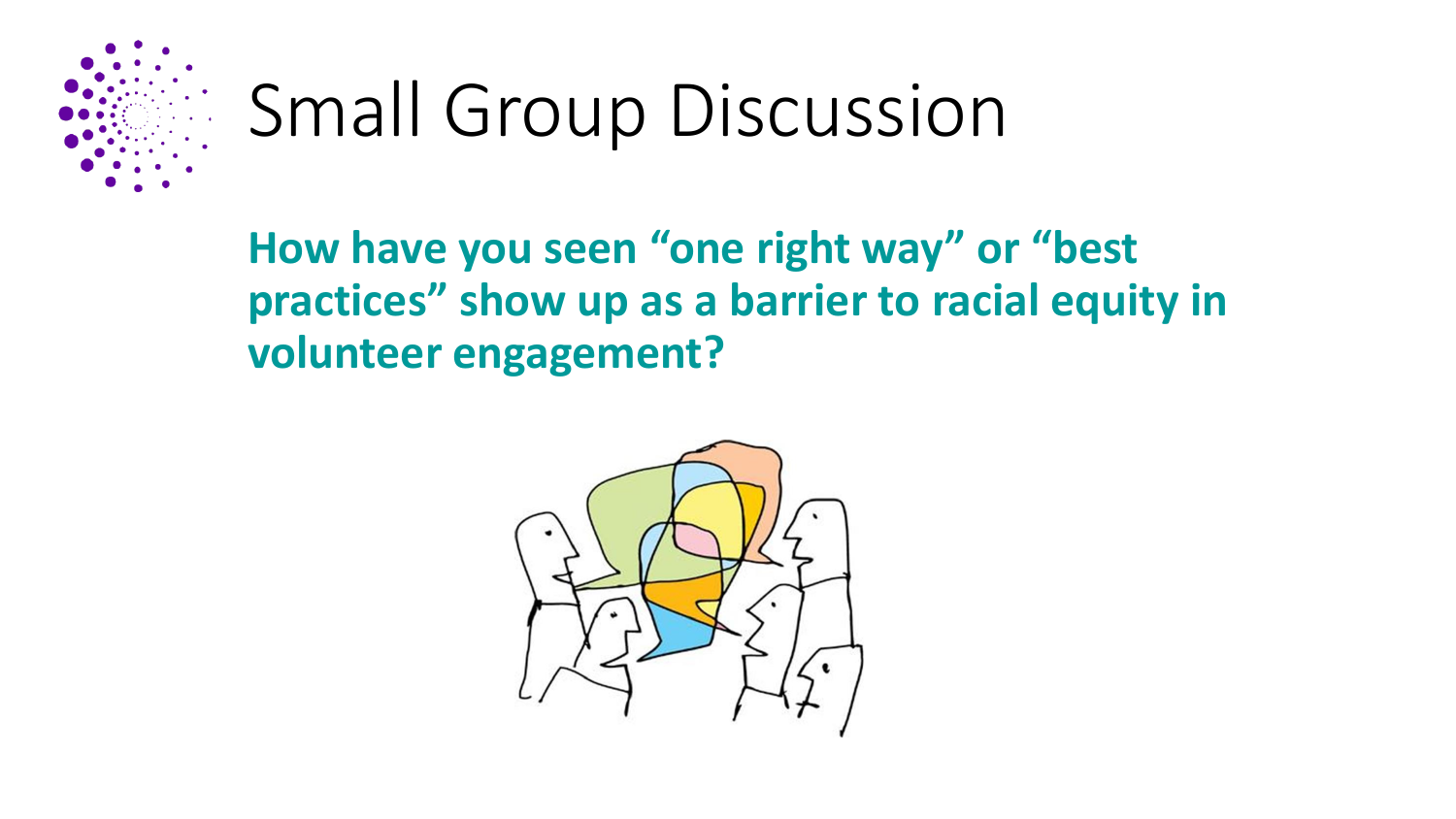

## Rediscover Creativity

"One right way" and "best practices" stifle our creativity and stick us in a mindset of "that won't work" when approaching new ideas

**Don't think outside the box. THROW THE BOX AWAY (or recycle it, or blow it up – whatever you prefer)**

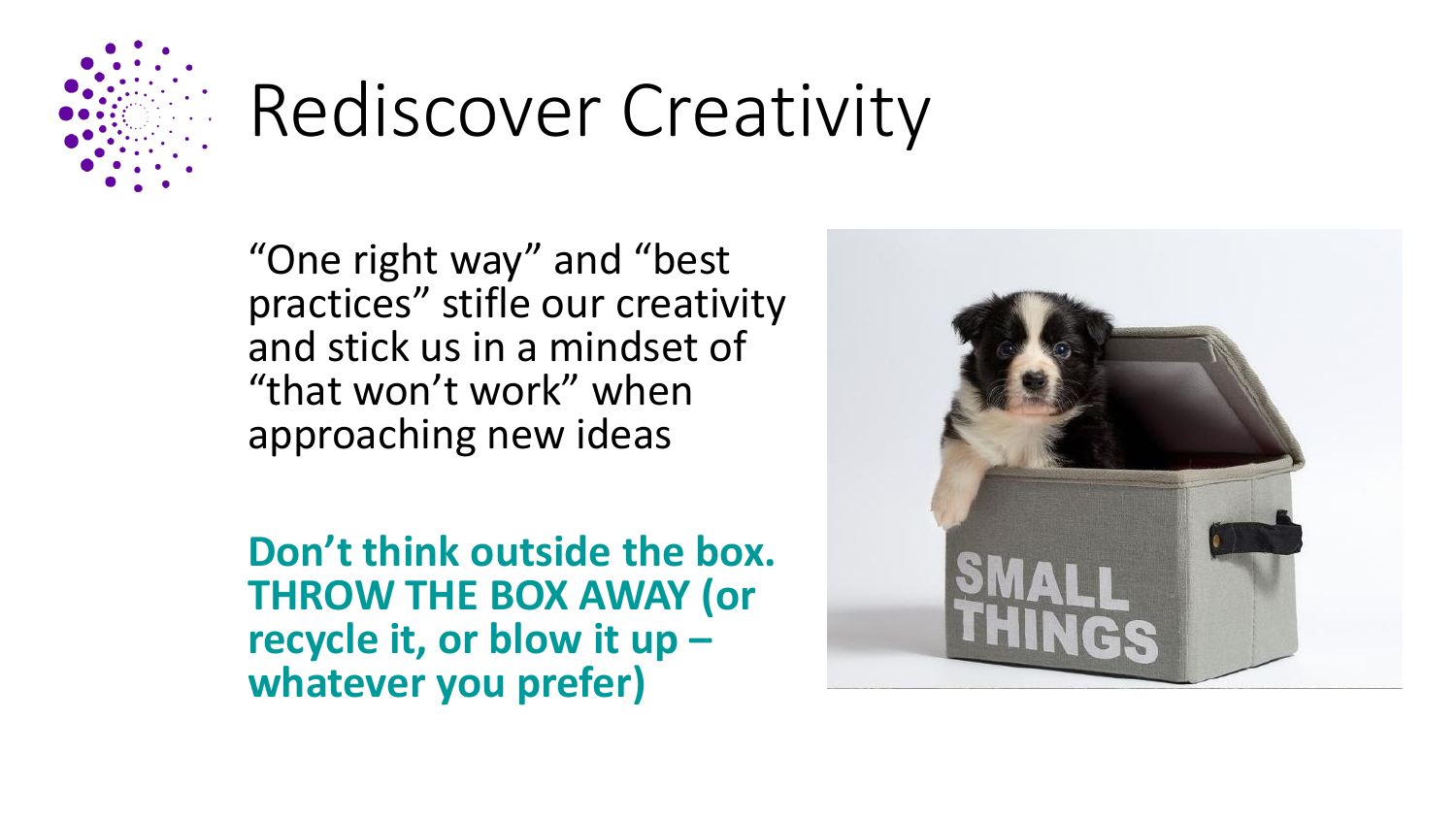

### Important First Step

#### **Start by building relationships and listening to voices from the communities you want to engage.**

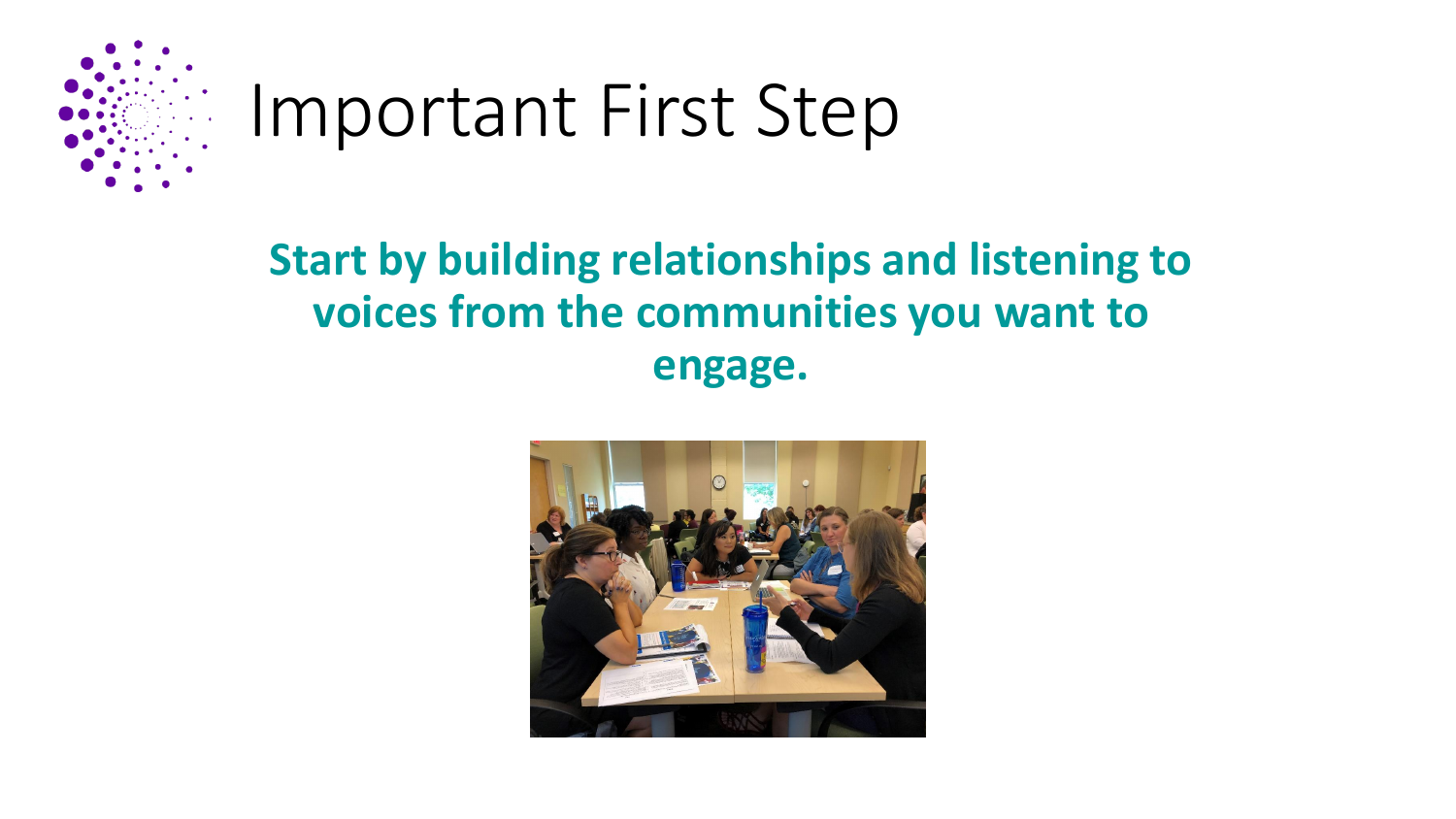

### Instead of…

- "We can't do that," try **"What would it look like if we did?"**
- "That could never work," try **"How could we co-create it so it would work?"**
- "You don't understand how volunteerism works" try **"I need to better understand how you help your community."**

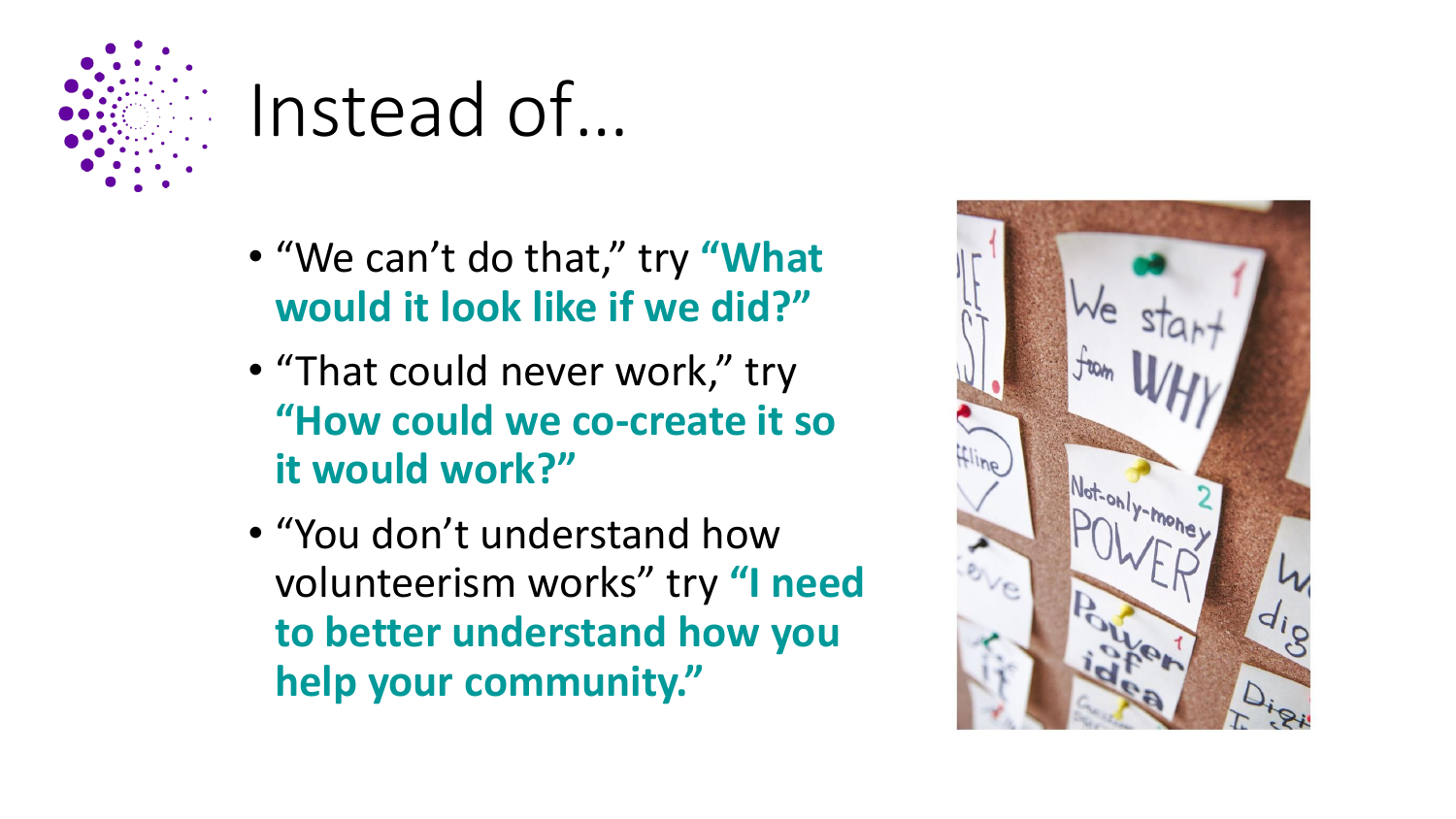

# MAVA BIPOC Listening Sessions

- Concluded in March
- 40 participants
- 65% Black or African American; 24% Latinx, 80% women
- 75% volunteer with a group or nonprofit

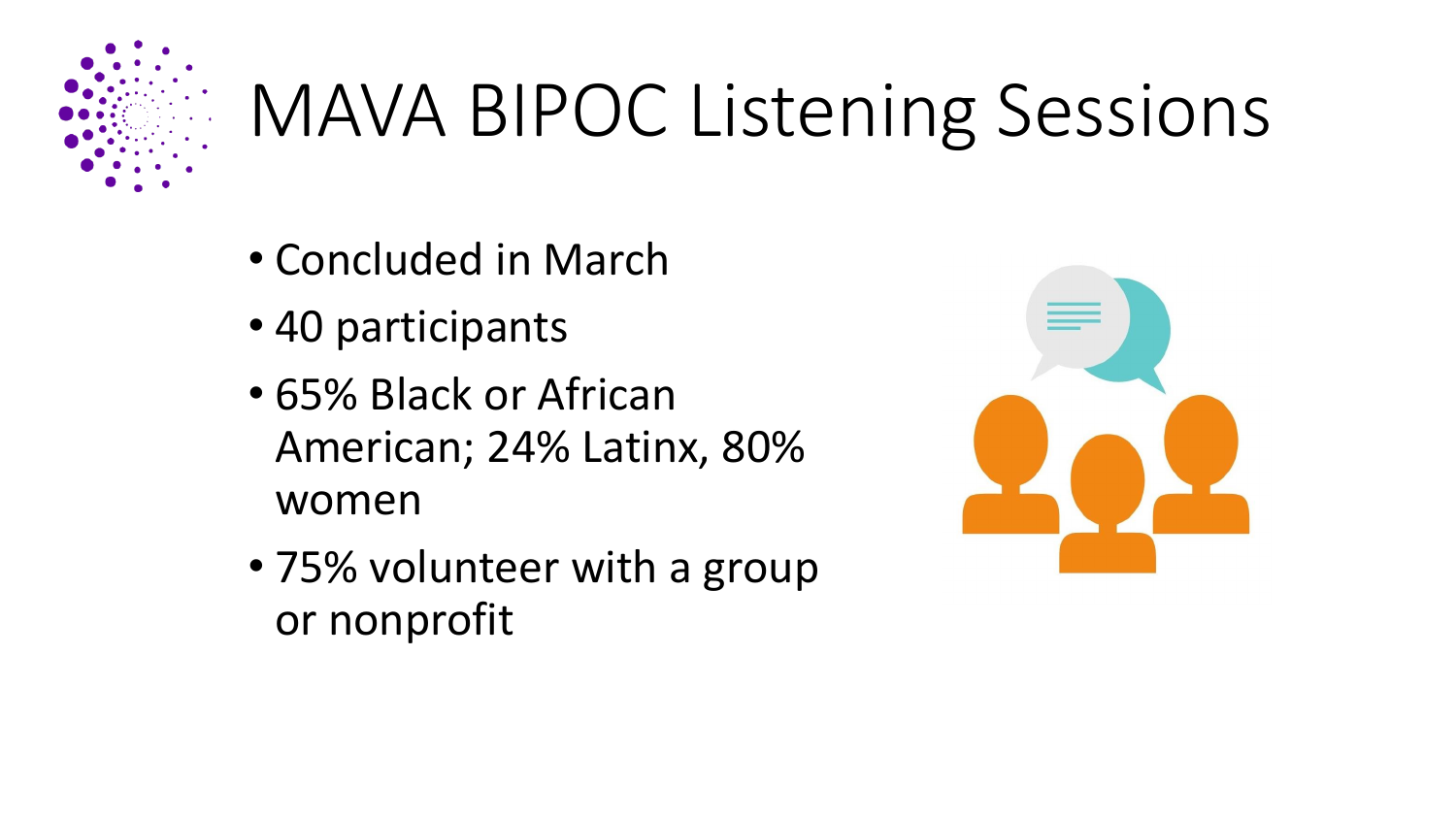

### How do you learn about volunteer opportunities?

How do you or would you get connected to volunteer opportunities?

29 responses

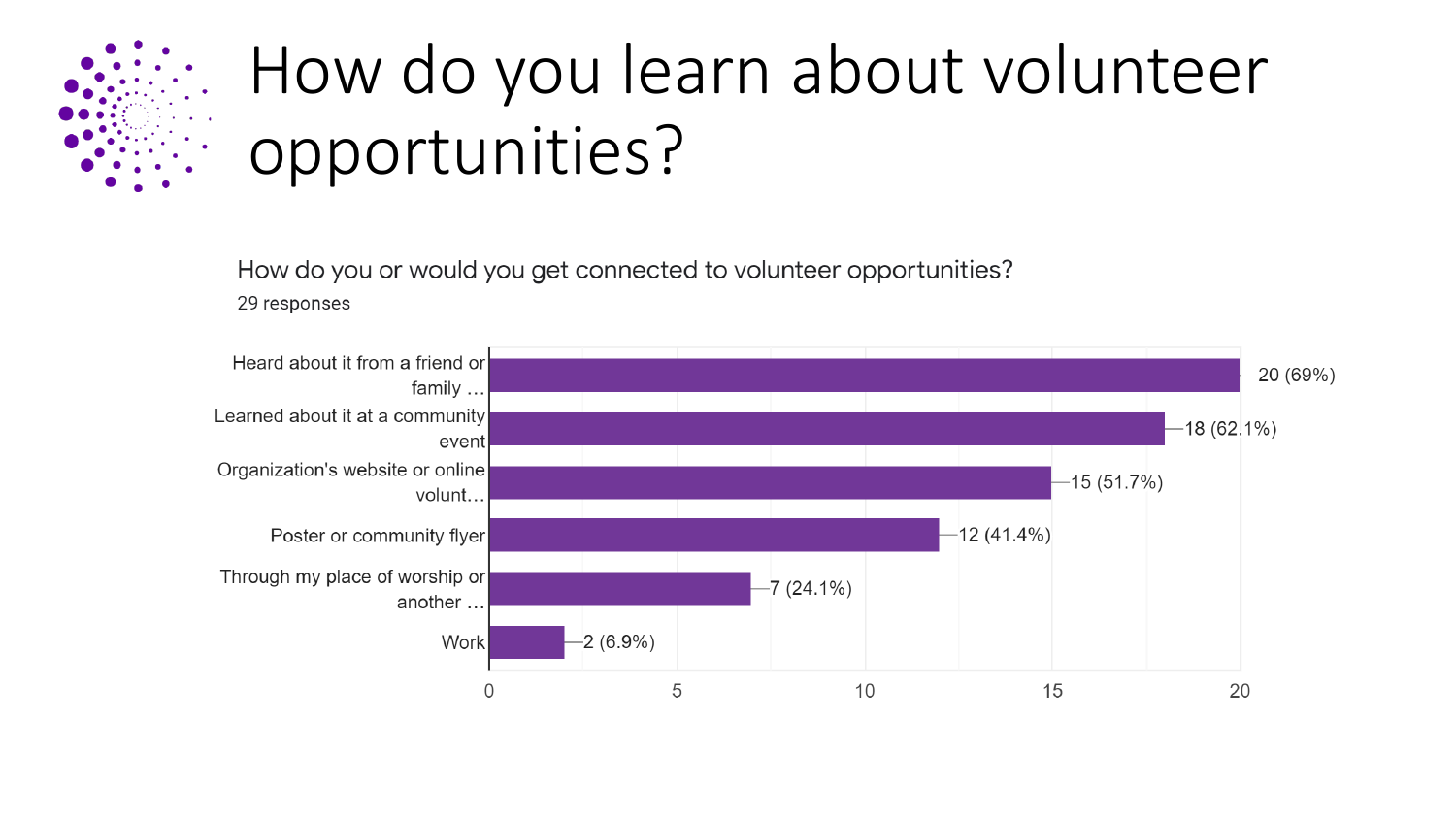

## Formal Volunteer Systems

Many participants shared that formal volunteerism structures were not appealing.

*"I don't get why only certain people can volunteer. Certain people aren't good enough to help you even if it's something they care about. Systems don't appeal to me because they push people out and push people away."*

*"People would be more willing to do things if barriers weren't in place. Making sure that services are provided for people to be alleviated of the burden that prevents them from being able to do it. Can be a reciprocal thing – we need volunteers, if you believe in our values and want to be a part let's have this conversation about what you need. Find solutions together so that person does get the opportunity to volunteer."*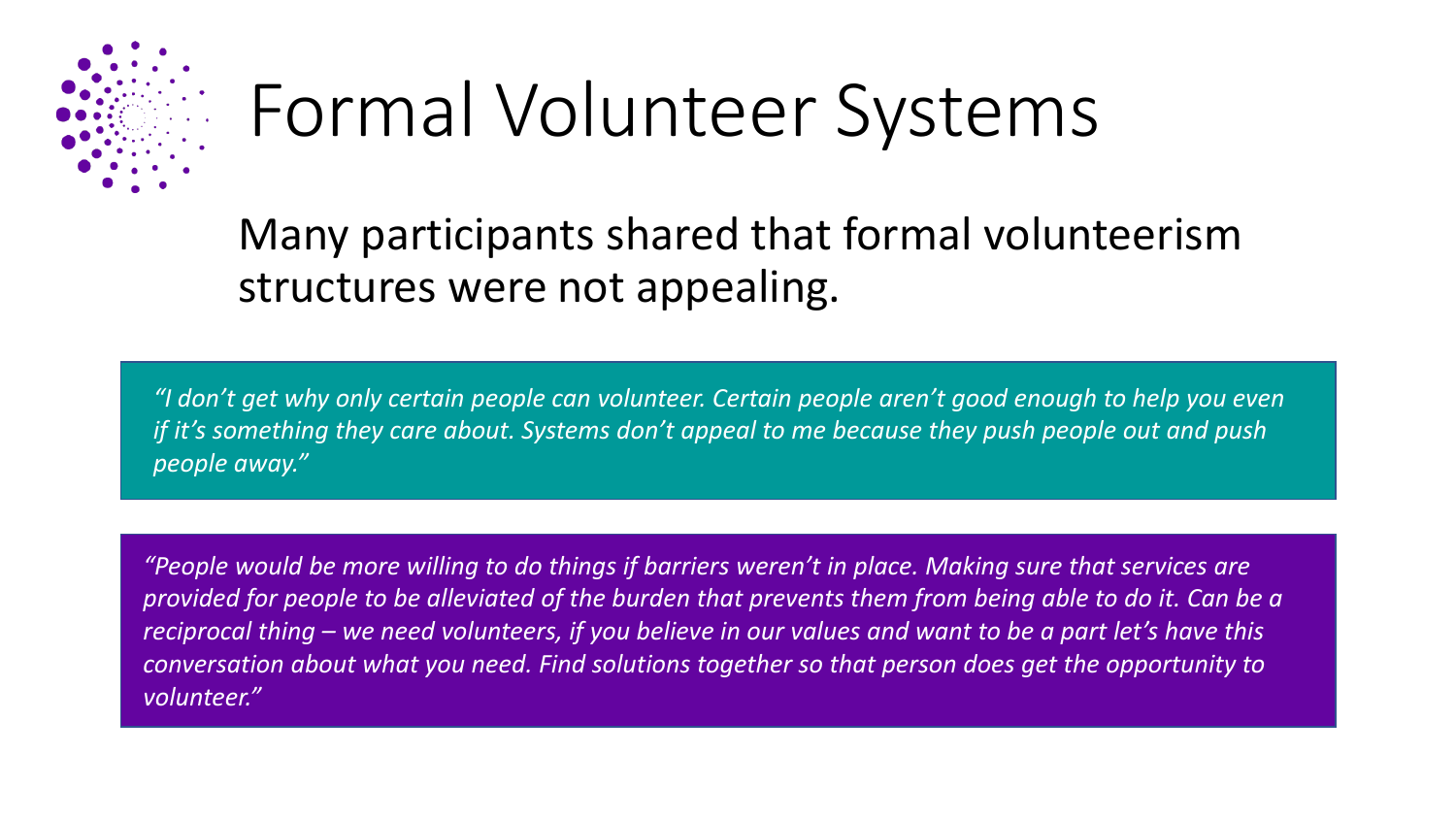

### Where listening session participants are volunteering

Through churches or faith-based communities Through BIPOC-led organizations/groups Informally helping in the community/neighborhood Showing up when there is a need At nonprofits where they've been involved/received services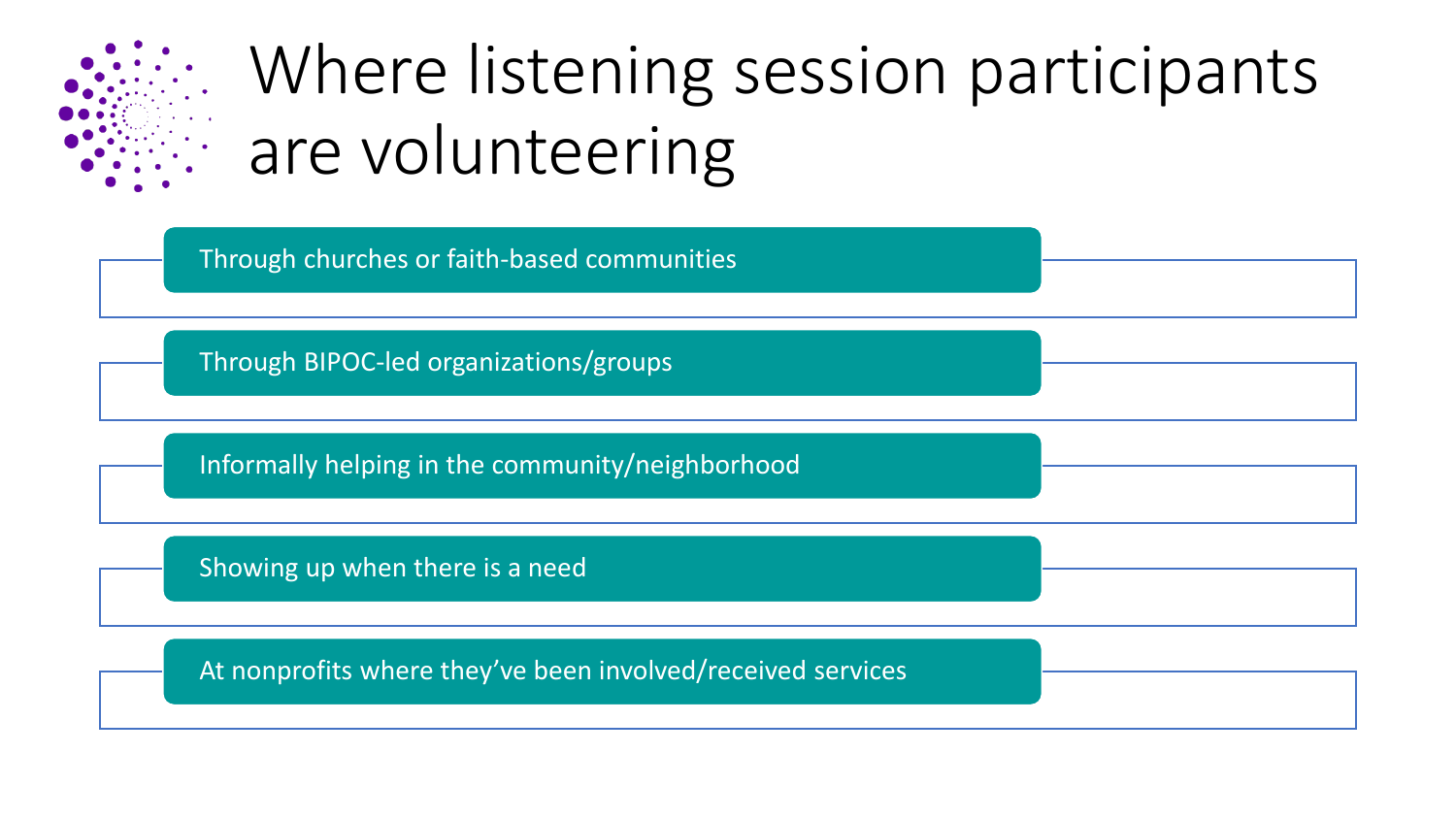

## Small Group Discussion

**Have you tried (or experienced) creative, "outside the box" ways of engaging volunteers? How did this creativity break down barriers?**

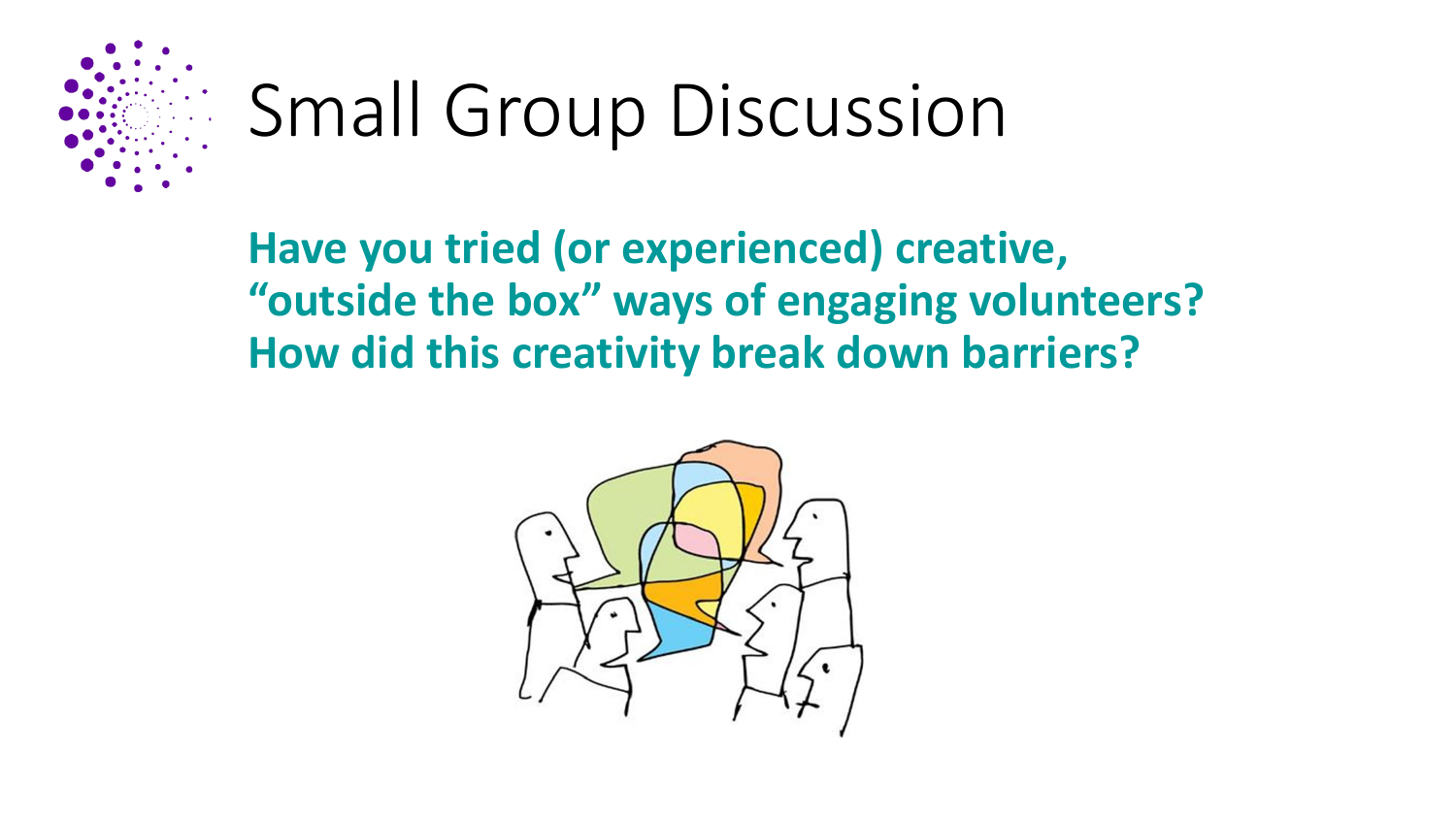

## What could this look like?

Creating different pathways to volunteering and NOT upholding one as the "best" way

Working alongside communities to co-create new ideas

Building internal culture around equity

Accepting that building relationships does not follow the same timeline as organizational goals

Partnering with groups that have earned the trust of the community (and earning their trust)

What else?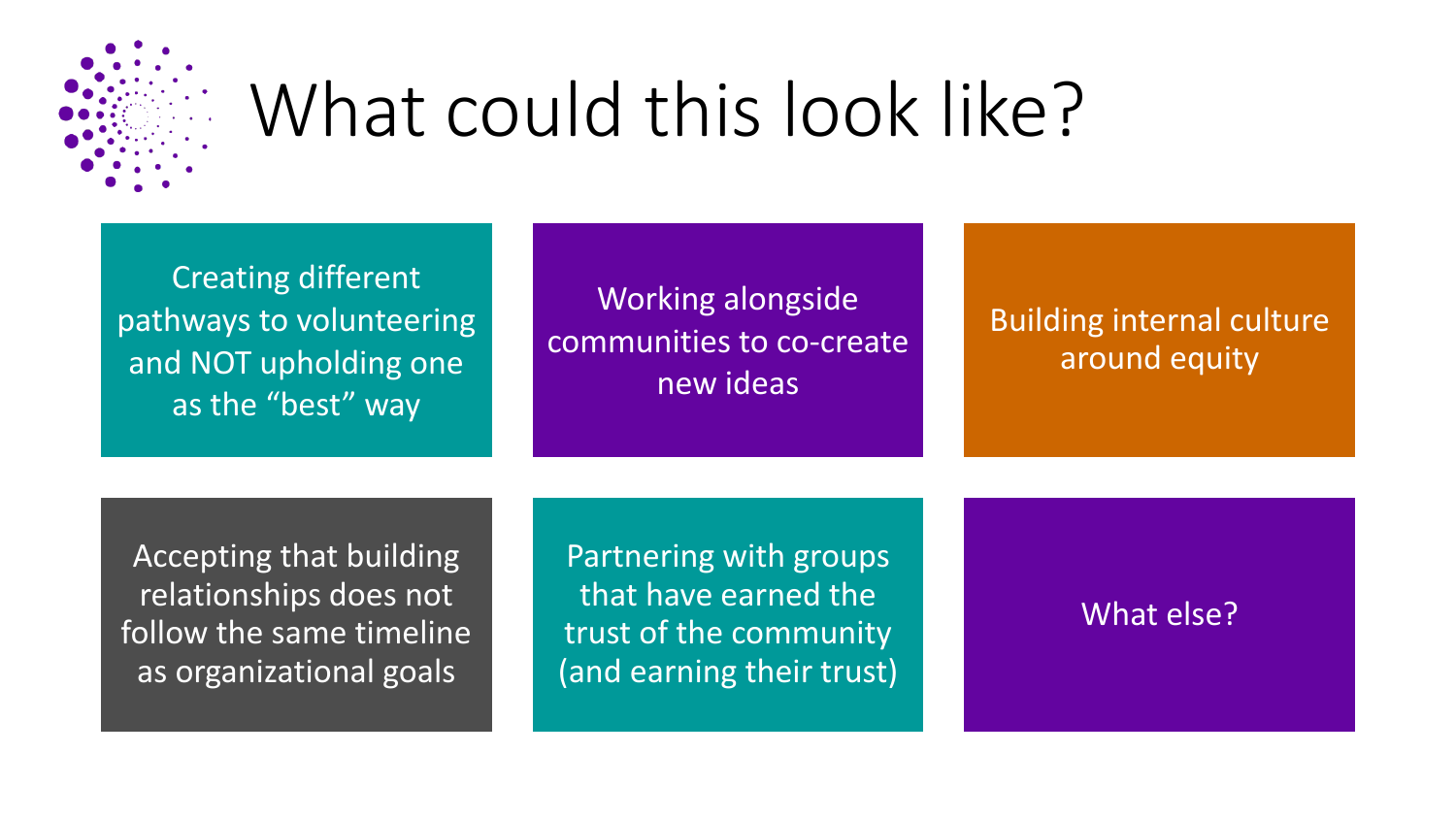